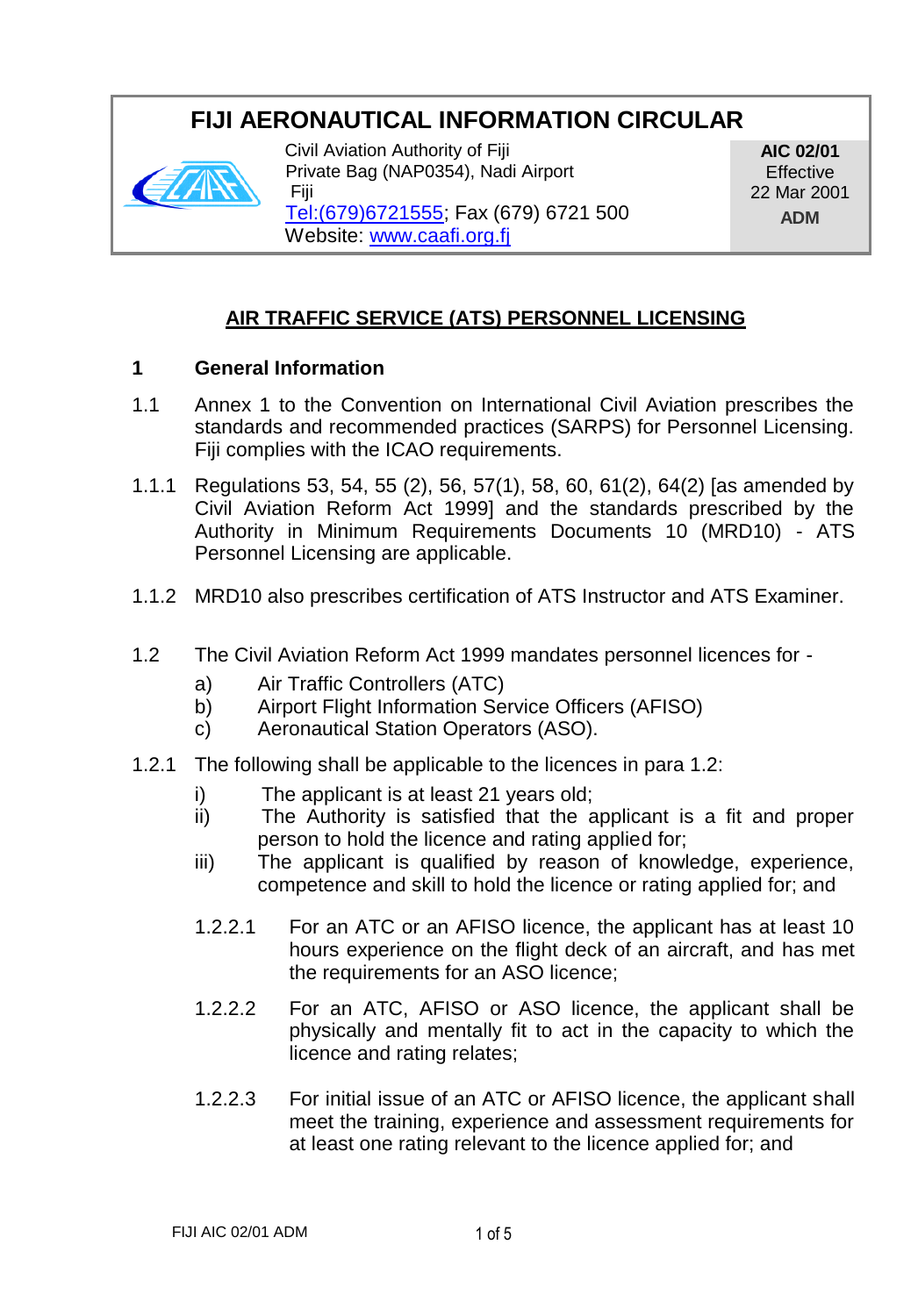1.2.2.4 In determination of a "fit and proper person", the Authority is concerned with attitude (character or behaviour), such as integrity, reliability and self-control. It becomes an issue where a holder of an ATC/AFISO/ASO licence knowingly puts an aircraft at risk by action or through inaction.

> The "fit person" grounds include disregard of procedures, negligence, recklessness and substance abuse. A conviction for any offence relating to alcohol or drugs, including a refusal to submit to any lawful test for alcohol or drugs, will be relevant for determining whether a person is or remains fit and proper to hold a licence. Such conviction may result in a refusal to grant/renew a licence, or suspension or revocation of the licence.

- 1.3 In addition to the aerodrome, approach and area control ratings as specified in Annex 1 to the Convention on International Civil Aviation, the Fiji Air Navigation Regulations (as amended) has provision for the following Satellite Based System (SBS) Ratings:
	- a) Approach SBS Control Rating
	- b) Area SBS Control Rating.
- 1.4 A proficiency assessment must be conducted at least once every 180 days on ATS licensed holders employed for the provision of air traffic services. It is the responsibility of the ATS provider organisation to have in place designated officer(s) approved by the Authority for this purpose. A holder of an ATS licence shall not exercise the privileges of the licence and rating(s) if he/she has not satisfactorily passed the proficiency assessment.
- 1.5 A trainee permit is required by a person undergoing on-the-job training for the issue of an:
	- a) Air traffic controller's licence;
	- b) Airport flight information service officer's licence; and
- 1.6 To be eligible for a trainee permit, an applicant must:
	- a) Be at least 18 years of age;<br>b) Be a fit and proper person:
	- Be a fit and proper person;
	- c) Meet medical requirements prescribed in paragraph 2;
	- d) Have satisfactorily completed an approved training course relevant to the duties of the permit being applied for; and
- 1.6.1 In the case of an ATC trainee or AFIS trainee permit, an applicant has at least 5 hours experience on the flight deck of an aircraft.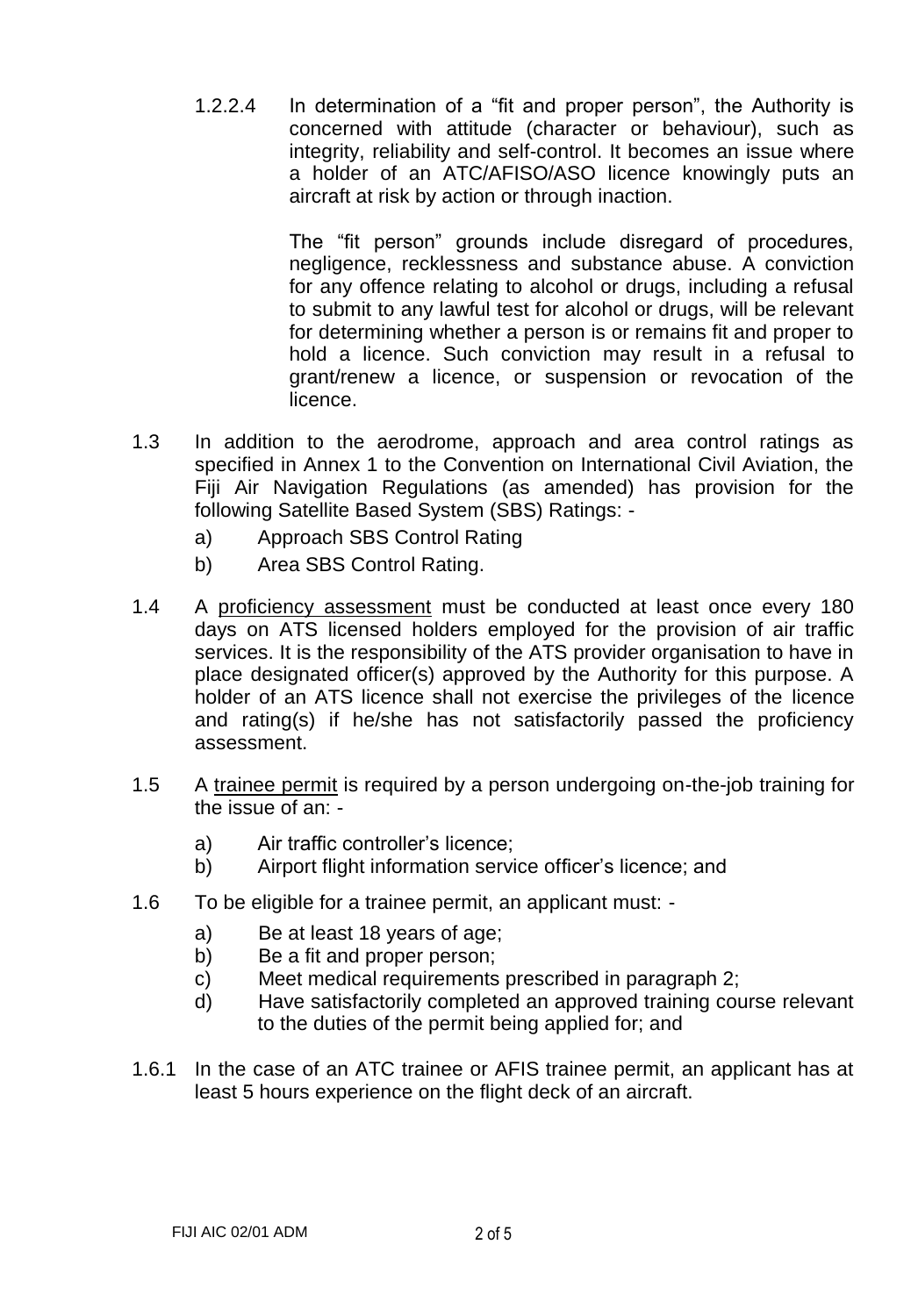1.7 ATS personnel licensing is a legal requirement. The onus is upon the individuals concerned to ensure compliance and licence validity. If in doubt, seek clarification from the Authority.

#### 2 **Medical**

- 2.1 The medical requirements are as follows:
	- a) Air Traffic Control Service Licence and Trainee Permit Meet Class 3 medical assessment.
	- b) Airport Flight Information Service Licence and Trainee Permit Meet Class 3 medical assessment on hearing and vision. No disabilities that will render the licence holder from safely and competently exercising the privileges of the licence or permit.
	- c) Aeronautical Station Operator's Licence

Meet Class 3 medical assessment on hearing and vision. No disabilities that will render the licence holder from safely and competently exercising the privileges of the licence.

- 2.2 All medical assessments for above licences/permits must be conducted by designated medical examiners approved by the Authority.
- 2.3 Notwithstanding the medical requirements above, the holder of a licence shall not exercise the privileges of the licence and rating(s) during any period
	- a) When the medical assessment certificate has expired or become invalid;
	- b) In which the medical fitness has from any cause decreased to an extent that would have prevented the holder from safely and competently exercising these privileges
	- c) When such holder is aware of any decrease in medical fitness, which may render him/her unable to meet the medical requirements for the issue or renewal of the licence or from safely and competently exercising these privileges.

Decrease of medical fitness includes the effect of diseases, injury, alcohol, psychoactive substances or drugs (including kava/yaqona) and will apply if they render the holder incapable of meeting the requirements for the issue or renewal of the licence or from safely and competently exercising the privileges.

2.4 Under Regulations 54 (8), a licence holder upon confirmation of pregnancy may not exercise the privileges of the licence until the pregnancy has ended and is pronounced medically fit to resume duties. The medical fitness certification must be obtained from a designated medical examiner approved by the Authority.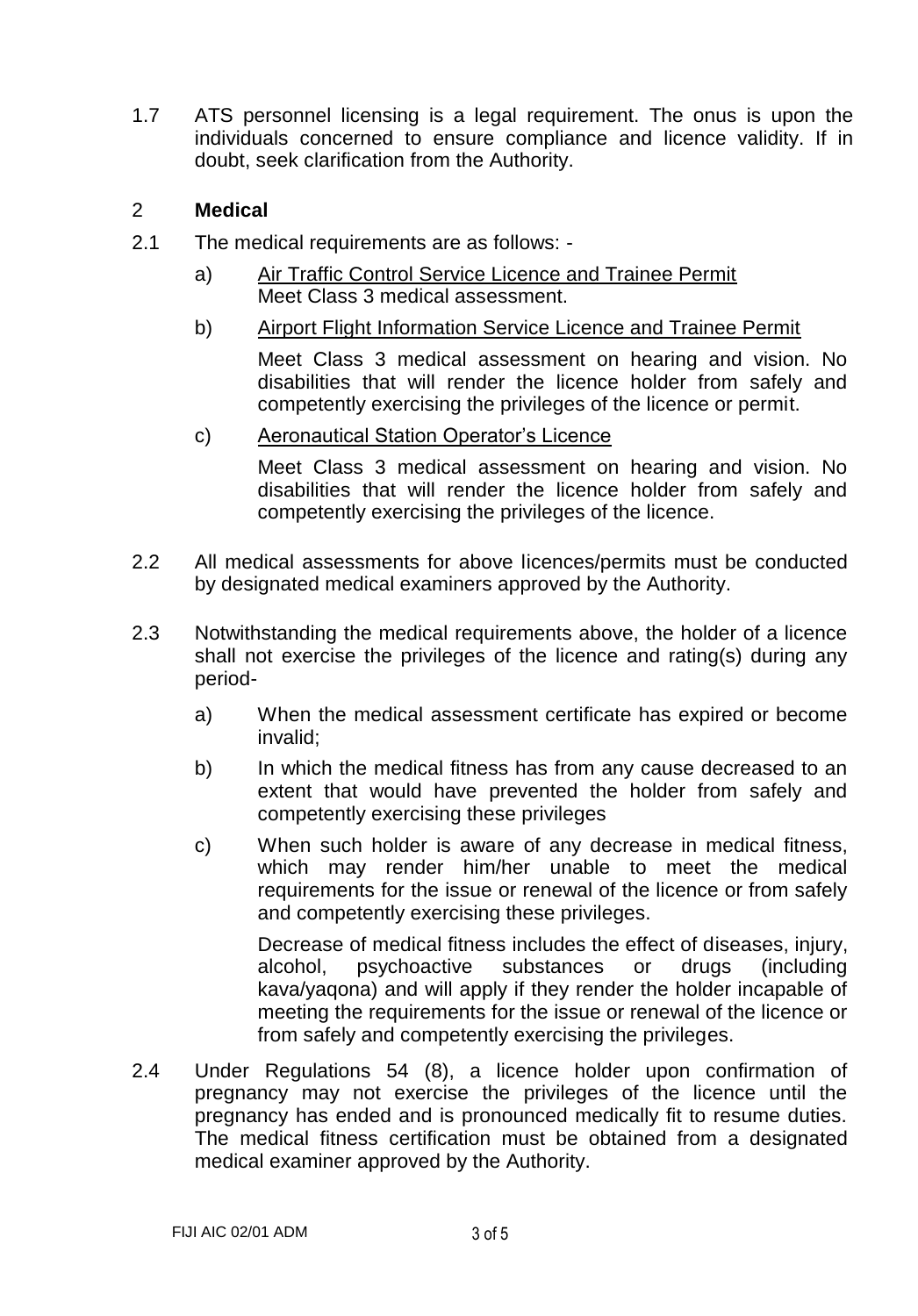- 3. **Revocation, Suspension and Variation of ATS Licences and Other Documents** (See also para 1.2.3)
- 3.1 The power to revoke, suspend and vary ATS licences and other documents is vested with the Authority under Regulation 151.
- 3.2 MRD10 also details provision for an ATS Provider to establish stand-down and re-instatement procedures applicable to its licensed ATS employees that may be implicated in the course of an air safety incident or accident. This is a precautionary measure required of an ATS safety and quality system.

## **4. Validity and Renewal of ATS Licence/Ratings**

- 4.1 The ATS personnel licences have a maximum period of validity of 12 months from the date of issue or renewal.
- 4.2 For the renewal of an air traffic controller's licence, the applicant will be required to successfully complete a written examination paper on air traffic service operational development and requirements approved by the Authority. In this regard, an ATS provider is obliged to provide ATS refresher training annually.
- 4.3 Where the privileges of an air traffic controller's licence have not been exercised within the immediately preceding 5 years, the licence holder will need to attend and pass a refresher course on the relevant subject areas and demonstrate the ability to perform competently the duties of an air traffic controller.
- 4.4 An ATC rating shall become invalid when the holder has ceased to exercise the privileges of the rating for a period of six months or more, until such time as he/she has again demonstrated ability in exercising the privileges of the rating, and satisfied an ATS Rating Board convened for the purpose.
- 4.4.1 To maintain recency of an ATC rating, the holder must carry out a solo duty shift of at least 6 hours duration exercising the privileges of that rating within 28 days of his/her previous solo duty shift.
- 4.4.2 Where the holder of an ATC rating fails to maintain recency for more than 28 days but not exceeding 6 months, he/she shall demonstrate the ability (knowledge and on-the-job) to the satisfaction of a certified ATS examiner during a shift of at least 6-hour duration and any other requirements by the Authority before exercising the privileges of that rating.

### 5. **Application for Licence and Rating**

- 5.1 For the initial issue of a licence and rating, the applicant shall submit to the licensing office of the Authority the following:
	- a) A completed application form;